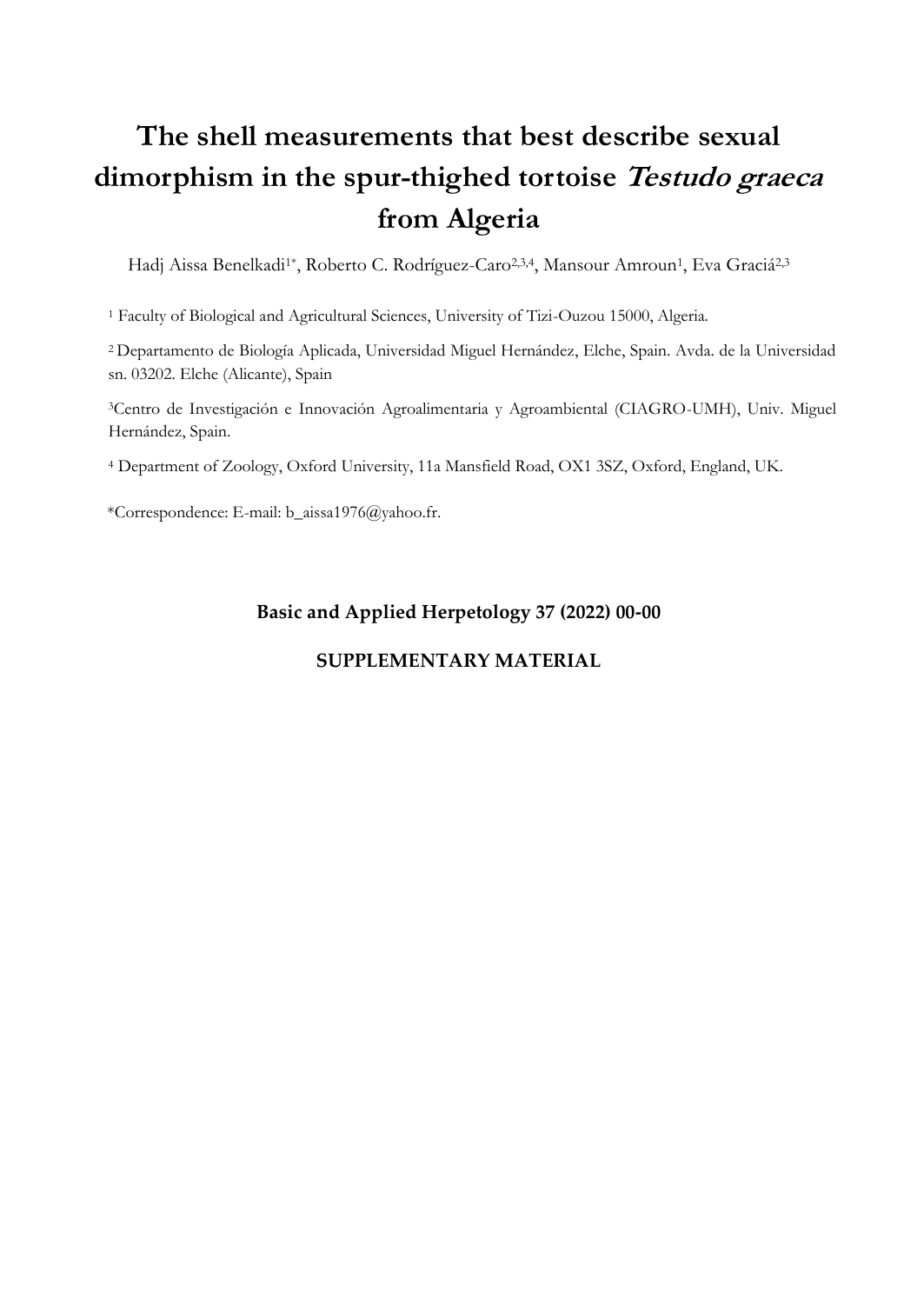| Carapace          |                                        | Plastron         |                                      |
|-------------------|----------------------------------------|------------------|--------------------------------------|
| Abbreviation      | Description                            | Abbreviation     | Description                          |
| <b>SCL</b>        | The right length from the outer limit  | <b>APW</b>       | Widest anterior plastral lobe        |
|                   | of the nuchal plate to the outer limit |                  | width                                |
|                   | of the supracaudal                     |                  |                                      |
| <b>CCL</b>        | Longer curvilinear carapace length     | <b>GSL</b>       | Longest gular scute length           |
| NL                | The longest nuchal scute length        | <b>GSW</b>       | Widest gular scute width             |
| NW <sub>1</sub>   | The narrowest nuchal scute width       | <b>HSL</b>       | Longest humeral scute length         |
| NW <sub>2</sub>   | The widest nuchal scute width          | <b>HSW</b>       | Widest humeral scute width           |
| <b>ACW</b>        | Anterior carapace width (between       | <b>PSL</b>       | Longest pectoral scute length        |
|                   | the right and left seams between the   |                  |                                      |
|                   | first and second marginal scutes)      |                  |                                      |
| ML1               | First marginal scute length            | <b>PSW</b>       | Widest pectoral scute width          |
| MW1               | First marginal scute width             | ABSL             | Longest abdominal scute length       |
| MW2               | Second marginal scute width            | <b>ABSW</b>      | Widest abdominal scute width         |
| COSL <sub>2</sub> | Second costal scute length             | <b>FSL</b>       | Longest femoral scute length         |
| VW3               | Third vertebral scute width            | <b>FSW</b>       | Widest femoral scute width           |
| VAW5              | Fifth vertebral scute anterior width   | PW               | Widest plastron width (at the        |
|                   |                                        |                  | level of the seam between the        |
|                   |                                        |                  | pectoral and abdominal plastral      |
|                   |                                        |                  | scutes)                              |
| VL5               | Fifth vertebral scute length           | PPW1             | Posterior plastron width between     |
|                   |                                        |                  | the tips of anal scutes              |
| SCW <sub>1</sub>  | Narrowest supracaudal scute width      | PPW <sub>2</sub> | Widest posterior plastral lobe       |
|                   |                                        |                  | width                                |
| SCW <sub>2</sub>  | Widest supracaudal scute width         | CW1              | Medial carapace width                |
| <b>SSL</b>        | Medial the supracaudal scute length    | CW2              | Widest carapace width                |
| <b>VLL</b>        | Vertebral curvilinear length (the      | <b>PL</b>        | Longest plastron length (from the    |
|                   | medial line across all five vertebral  |                  | tip of the right gular scute to that |
|                   | scutes)                                |                  | of the right anal scute)             |

**Table 1:** Abbreviations and explanations of the 34 morphometric measurements assessed for *T. g. whitei*. See Fig. 2 for a visual identification.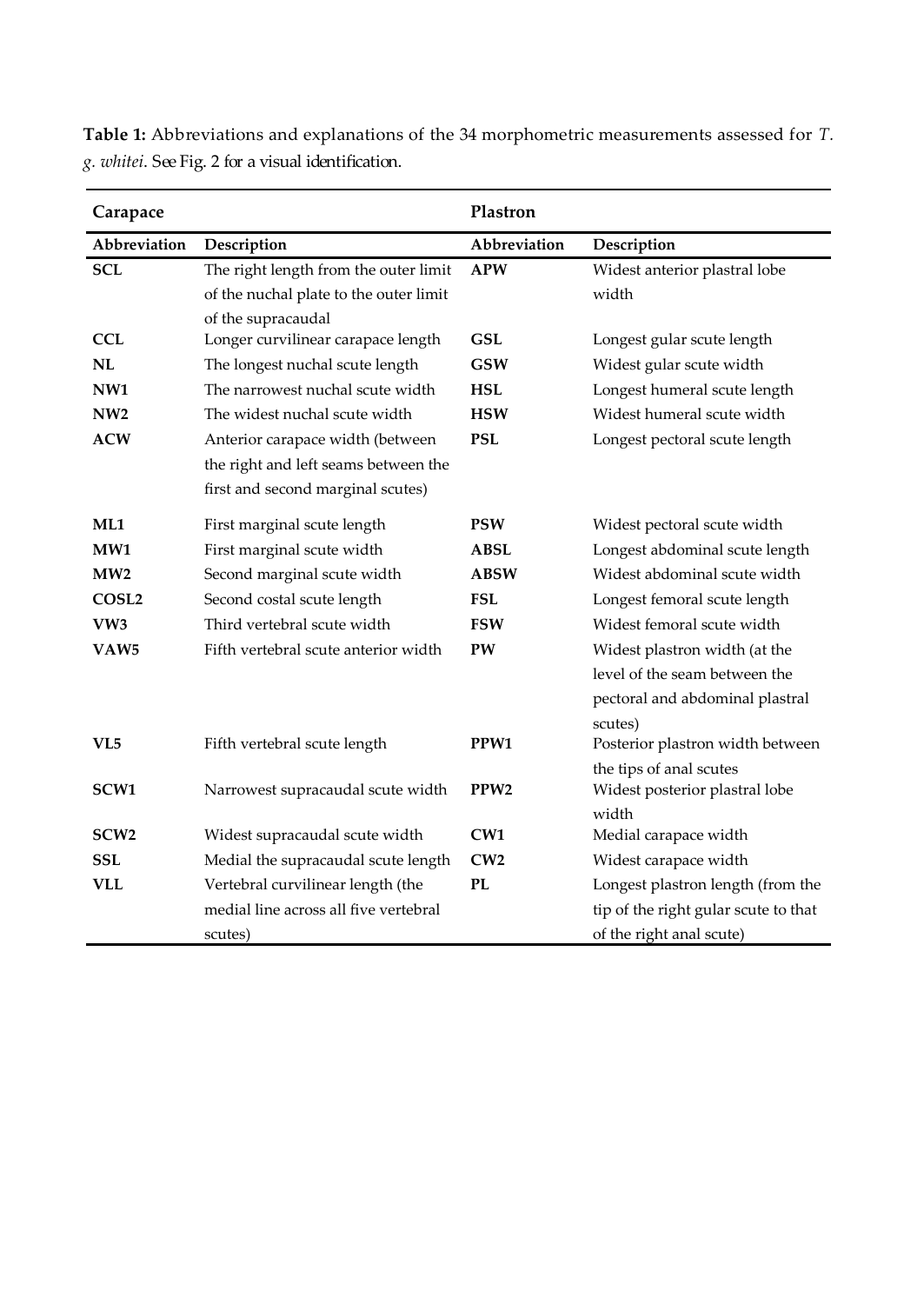|                      | Female (mean) | Female (sd) | Male (mean) | Male (sd) |
|----------------------|---------------|-------------|-------------|-----------|
| <b>SCL</b>           | NA            | NA          | $\rm NA$    | $\rm NA$  |
| <b>CCL</b>           | 5,29          | 0,16        | 5,17        | 0,09      |
| $\rm NL$             | 2,47          | 0,10        | 2,40        | 0,09      |
| NW1                  | 1,13          | 0,03        | 1,18        | 0,05      |
| NW <sub>2</sub>      | 1,78          | 0,02        | 1,66        | 0,02      |
| <b>ACW</b>           | 3,72          | 0,13        | 3,71        | 0,10      |
| ML1                  | 3,09          | 0,13        | 2,98        | 0,06      |
| MW1                  | 3,19          | 0,14        | 3,12        | 0,09      |
| MW2                  | 3,15          | 0,15        | 3,05        | 0,08      |
| COSL <sub>2</sub>    | 3,46          | 0,21        | 3,24        | 0,07      |
| VW3                  | 3,84          | 0,19        | 3,68        | 0,09      |
| VAW <sub>5</sub>     | 3,09          | 0,18        | 3,02        | 0,14      |
| VL <sub>5</sub>      | 3,54          | 0,16        | 3,46        | 0,12      |
| SCW1                 | 3,16          | 0,14        | 3,05        | 0,12      |
| SCW <sub>2</sub>     | 3,73          | 0,14        | 3,72        | 0,12      |
| <b>SSL</b>           | 3,15          | 0,13        | 3,16        | 0,10      |
| <b>VLL</b>           | 5,09          | 0,17        | 4,92        | 0,09      |
| <b>APW</b>           | 2,98          | 0,01        | 3,05        | 0,03      |
| <b>GSL</b>           | 2,97          | 0,20        | 2,88        | 0,10      |
| <b>GSW</b>           | 2,56          | 0,11        | 2,56        | 0,04      |
| $\operatorname{HSL}$ | 3,47          | 0,14        | 3,42        | 0,09      |
| <b>HSW</b>           | 3,57          | 0,14        | 3,49        | 0,08      |
| $\operatorname{PSL}$ | 3,44          | 0,16        | 3,25        | 0,05      |
| <b>PSW</b>           | 3,97          | 0,16        | 3,86        | 0,09      |
| <b>ABSL</b>          | 3,90          | 0,19        | 3,70        | 0,09      |
| <b>ABSW</b>          | 3,99          | 0,16        | 3,88        | 0,09      |
| <b>FSL</b>           | 3,56          | 0,19        | 3,42        | 0,10      |
| <b>FSW</b>           | 3,62          | 0,15        | 3,52        | 0,08      |
| PW                   | 4,57          | 0,15        | 4,50        | 0,09      |
| PPW1                 | 3,47          | 0,08        | 3,62        | 0,11      |
| PPW <sub>2</sub>     | 4,31          | 0,16        | 4,20        | 0,08      |
| CW1                  | 4,70          | 0,15        | 4,59        | 0,09      |
| CW2                  | 4,74          | 0,16        | 4,65        | 0,09      |
| PL1                  | NA            | NA          | NA          | NA        |

**Table S2:** Measurement means after size correction in ANCOVAs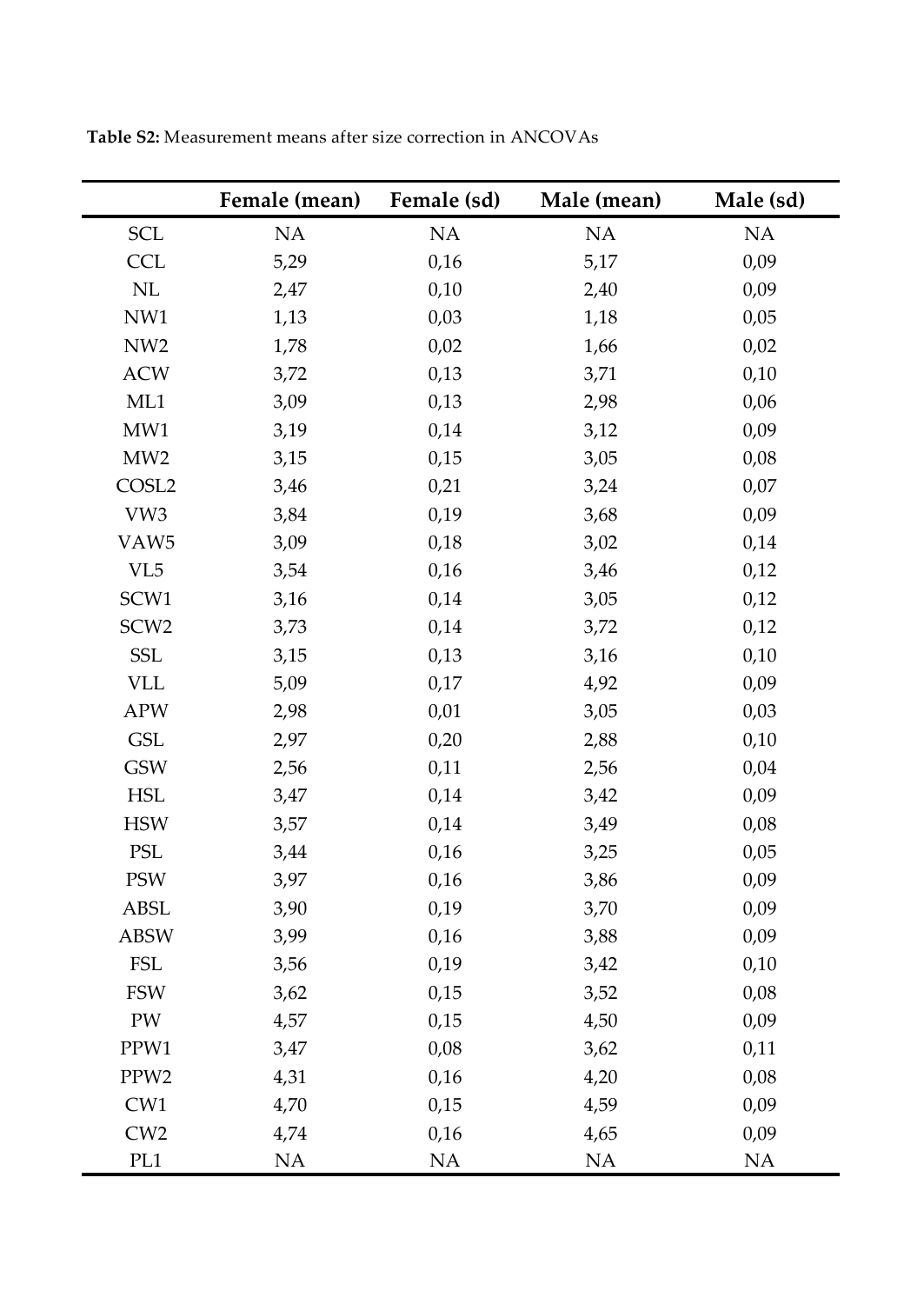|                        | PC <sub>1</sub> | PC <sub>2</sub> |
|------------------------|-----------------|-----------------|
| <b>SCL</b>             | -0,199          | 0,028           |
| <b>CCL</b>             | $-0,198$        | 0,019           |
| NL                     | $-0,133$        | 0,062           |
| NW1                    | $-0,035$        | 0,143           |
| NW <sub>2</sub>        | $-0,016$        | 0,274           |
| <b>ACW</b>             | $-0,175$        | $-0,119$        |
| ML1                    | $-0,166$        | 0,118           |
| MW1                    | $-0,190$        | $-0,059$        |
| MW2                    | $-0,185$        | $-0,002$        |
| COSL <sub>2</sub>      | $-0,185$        | 0,229           |
| VW3                    | $-0,194$        | 0,120           |
| VAW5                   | $-0,165$        | $-0,082$        |
| VL5                    | $-0,180$        | $-0,114$        |
| SCW1                   | $-0,165$        | $-0,026$        |
| SCW <sub>2</sub>       | $-0,170$        | $-0,307$        |
| SSL                    | $-0,157$        | $-0,280$        |
| VLL                    | $-0,193$        | 0,112           |
| <b>APW</b>             | $-0,034$        | $-0,340$        |
| <b>GSL</b>             | $-0,183$        | $-0,002$        |
| <b>GSW</b>             | $-0,136$        | $-0,243$        |
| HSL                    | $-0,161$        | $-0,139$        |
| <b>HSW</b>             | $-0,195$        | $-0,004$        |
| PSL                    | $-0,171$        | 0,151           |
| <b>PSW</b>             | $-0,197$        | 0,050           |
| ABSL                   | $-0,189$        | 0,160           |
| <b>ABSW</b>            | $-0,198$        | 0,034           |
| FSL                    | $-0,194$        | 0,074           |
| FSW                    | $-0,197$        | 0,023           |
| PW                     | $-0,159$        | 0,032           |
| PPW1                   | $-0,069$        | $-0,573$        |
| PPW <sub>2</sub>       | $-0,198$        | 0,042           |
| CW1                    | $-0,198$        | 0,057           |
| CW <sub>2</sub>        | $-0,199$        | 0,031           |
| PL <sub>1</sub>        | $-0,196$        | 0,091           |
| Standard deviation     | 4,963           | 1,363           |
| Proportion of Variance | 0,724           | 0,055           |
| Cumulative Proportion  | 0,724           | 0,779           |

**Table S3:** Loadings of the retained PC axes.